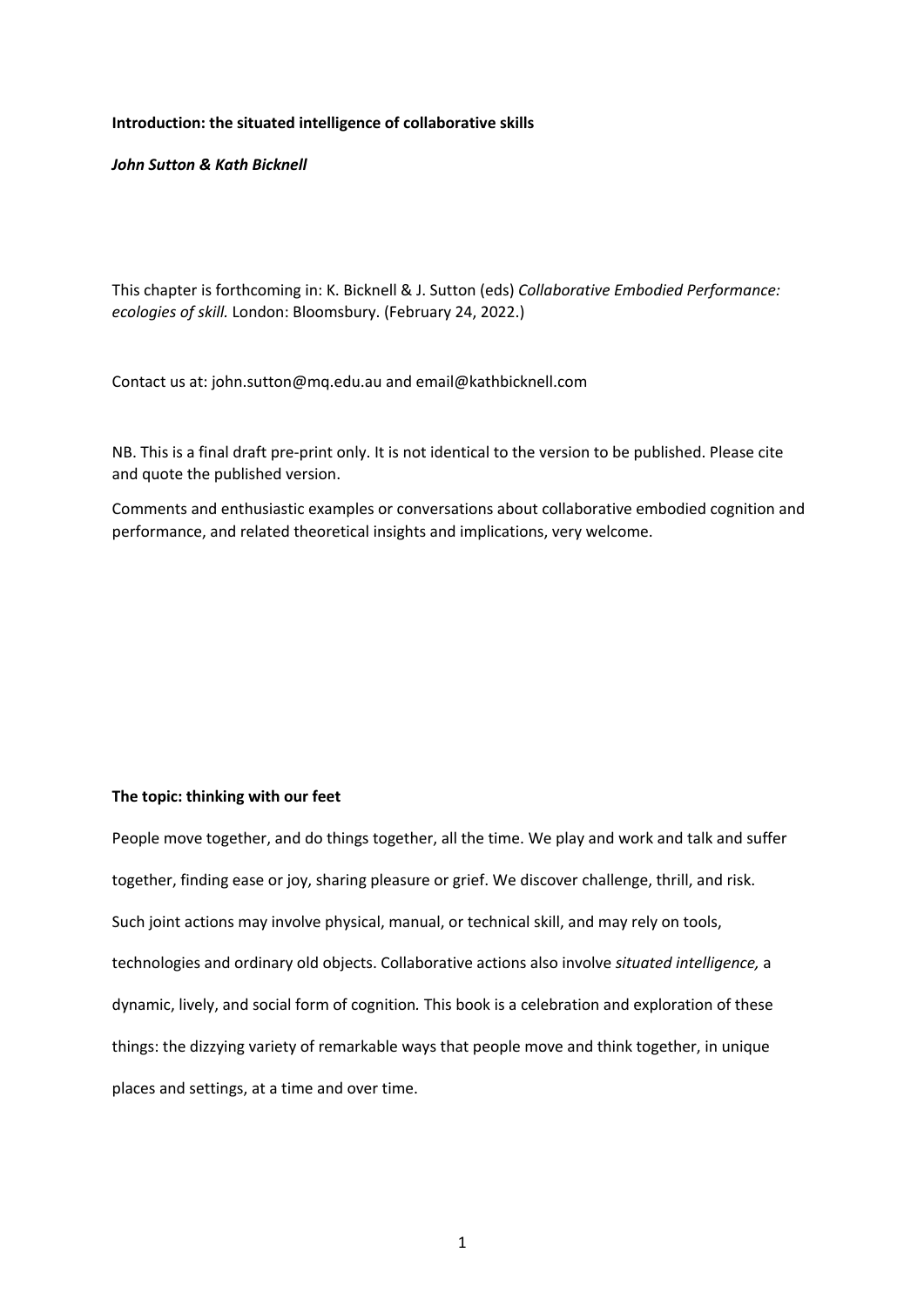In initial orientation to the book's topics, we introduce in turn the five key concepts which animate it: performance, body, collaboration, cognition, and ecology. We briefly describe the domains of **performance** in question here; its bodily or '**embodied**' nature; the forms of **collaboration** addressed; the role of intelligence or '**cognition**' in expert movement; and the notion of '**ecologies** of skill'.

## *Performance*

For practitioners and researchers in performance studies, we aim to do justice to the lived complexity of emotion, awareness, and thought in skilled, coordinated action. What makes performance, sometimes, so precise, adaptable, and marvellous? The collaborative activities we address span the full spectrum of performance, embodied practices, and ecologies of skill: from aesthetic contexts such as theatre, architecture, and music to sport and martial arts. Our primary focus is on specialist domains, in which skills must be laboriously acquired, and expertise is a gradual, fragile, wonderful outcome. We examine skilled tasks and activities operating at a range of nested and interacting timescales: from incredibly fast decision-making under severe pressure, to long-term shared histories of collaboration in rich cultures and subcultures.

#### *Embodiment*

Our contributors offer lively, animated accounts of the bodily and emotional nature of skilled performance, with many developing ethnographic or 'experience-near' case studies. Where theoretical work on 'embodied cognition' can be a little thin or abstract, here are vivid descriptions of striking bodily experiences as skills are honed and exercised. We find pain and visceral agony, and the screaming of muscles, as bodily capacities are stretched and remoulded in particular patterns of use. There is surprise and delight as experts and novices find new ways to move or coordinate. In concrete descriptions and analyses of diverse and specific bodily and emotional experiences, our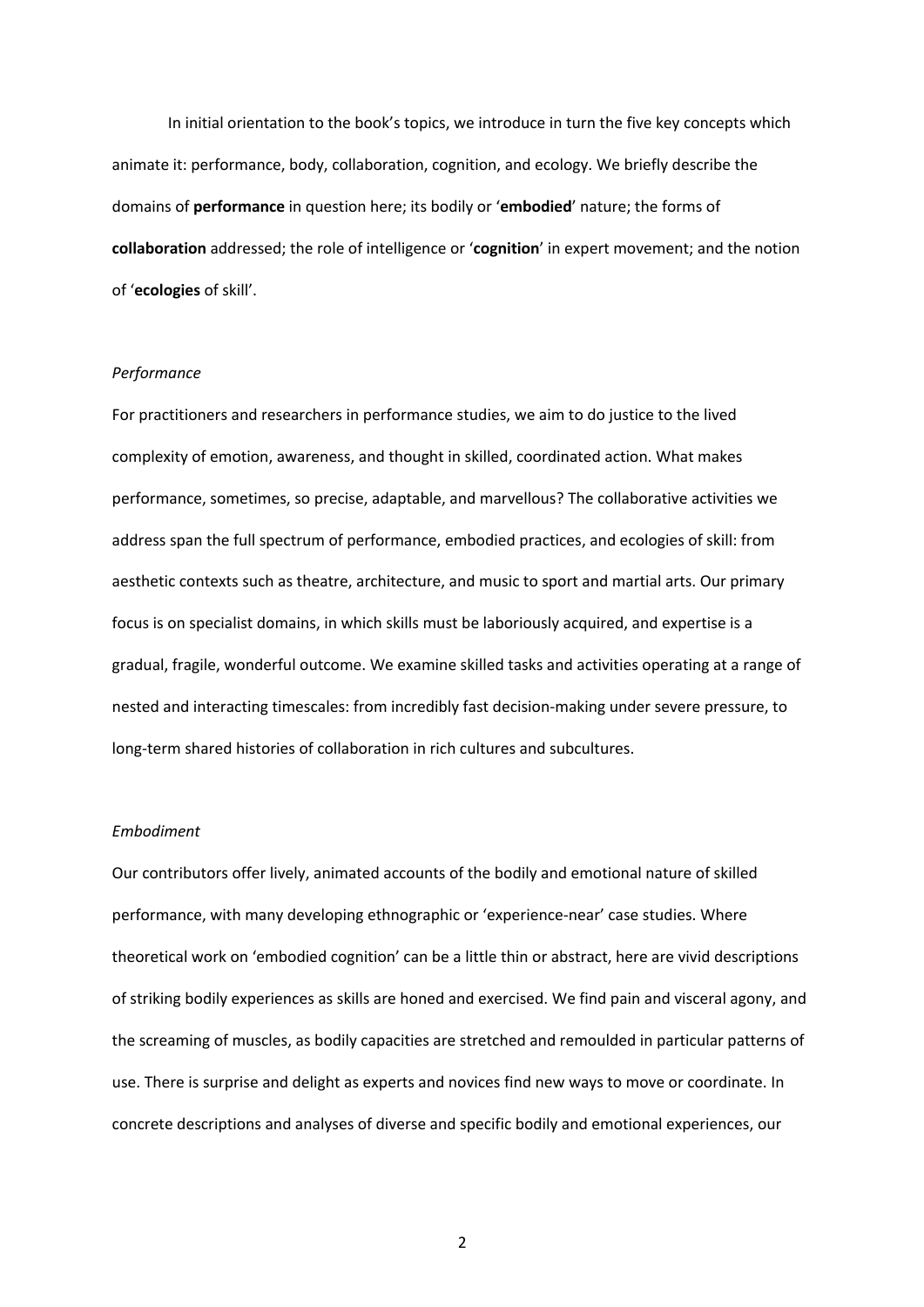contributors illuminate with precision the flexible intelligence that dancers, divers, fighters, composers, film directors, and dedicated Front-of-House volunteers reveal in, and through, action.

## *Collaboration*

In some cases, the forms of collaboration studied are dyadic, involving pairs of skilled actors – either cooperative or, as in martial arts, antagonistic. In other cases, collaboration is at the level of small groups or larger organisations. These are *social* units, composed of individual humans with unique characteristics, histories, and skills, such that each member of a group brings something distinctive to the collaboration. The chapter by Roberts and Krueger highlights a human-machine system, in musician Holly Herndon's collaboration with an artificial neural network *Spawn*. All collaborating groups are situated in hybrid ecologies of their own: socio*material* systems incorporating technological or environmental resources. Collaborators rely on, deploy and create shared histories as essential components of their interactive skill. Such shared history can encompass emotions and emotional experiences, beliefs, worldviews and motivations, and intelligence or styles of decisionmaking. Shared pasts drive present performance.

## *Cognition*

Skilled performers sometimes worry about overthinking. Practitioners and theorists alike, in sport and the arts, sometimes give the mind – cognition – bad press, fearing that too much thought may disrupt well-grooved actions, or interfere with the body's smooth, instinctive responses. Teachers, coaches, critics, and peers often support training regimes which encourage performers to 'keep it simple'. According to widespread lore, thinking is typically slow, effortful, and clunky, a sign that something has gone wrong, or that performers are stuck in their heads, in a realm of inner deliberation disconnected from intuitive practice. Hubert Dreyfus, an influential philosopher of skill, wrote that 'mindedness is the enemy of embodied coping' (2007, 353). This book builds on recent criticism of this dominant approach, arguing that mind and cognition are not absent in embodied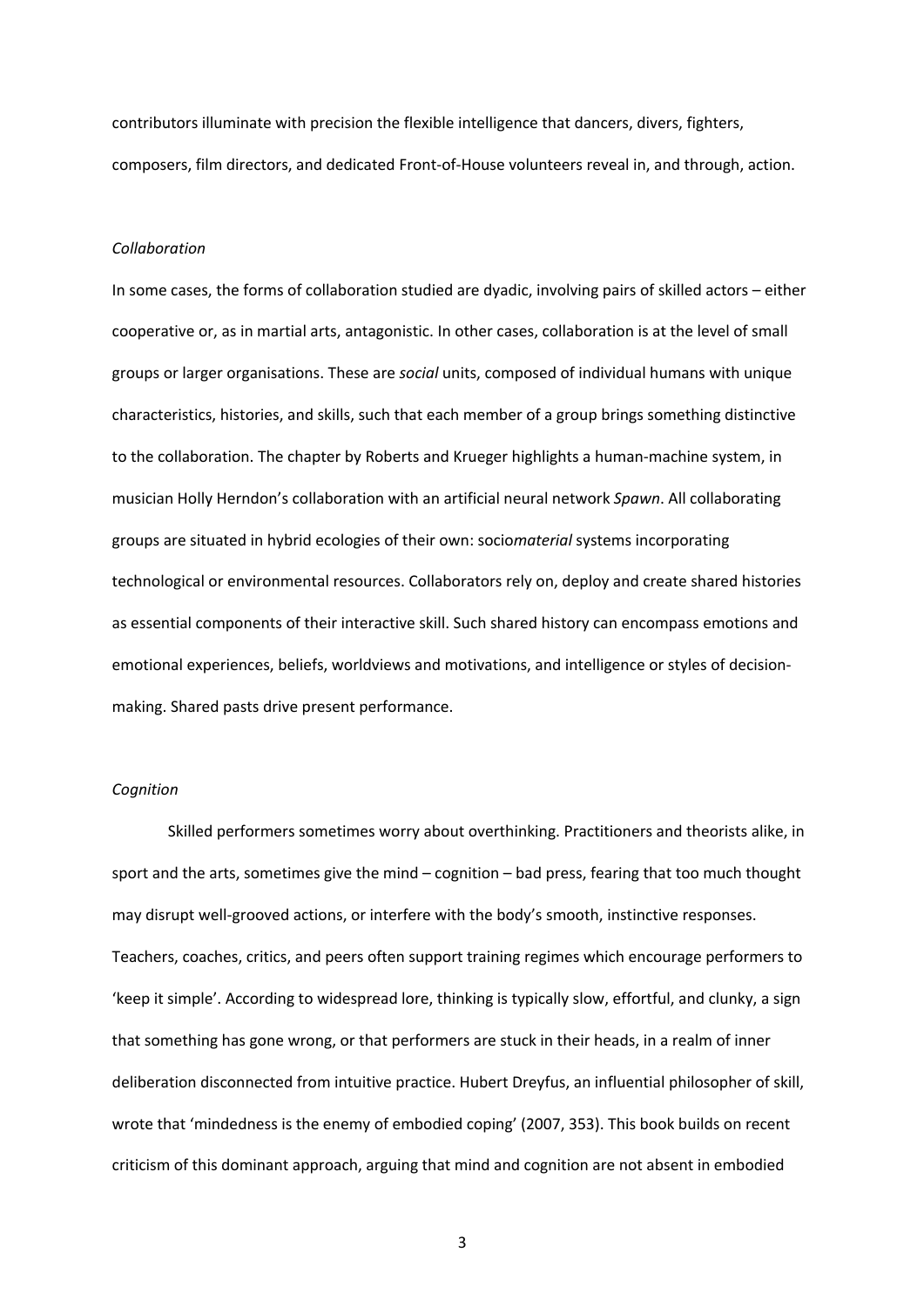performance (for example Sutton, McIlwain, Christensen, & Geeves 2011; Montero 2016) to develop a very different picture of skilful action.

Our contributors describe in rich detail forms of thinking which are fast, dynamic, exquisitely adjusted to changing situations, and deeply attuned to bodily capacities. In these contexts, thinking is public, right there in the shared world, expressed in or constituted by the expert performer's actions. In this book we reclaim, revel in, and excavate the vital *cognitive* dimensions of skilled movement practices – *thinking* on and with our feet, and on the fly. We use the word 'cognition' in its broadest senses, not restricted to reasoning or to information-processing, but to include the full diversity of embodied mental life: imagining, grieving, remembering, sensing, noticing, dreaming, wondering, listening, problem-solving, strategizing, pattern-detecting, and indeed designing, balancing, or creating. In this capacious sense, cognition includes emotion and motivation, and is not located in the individual brain alone, no matter how important neural processes may be. Rather, the term signals flexible embodied intelligence, manifesting in experience and in action, in a social and material world.

## *Cognitive ecologies of skill*

Cognitive processes, as embodied and revealed in skilled action, are richly integrated with and in the emotional, social, cultural, technological, and technical dimensions of a performance setting. In this book we apply the idea of a 'cognitive ecology' to the specific domain of skilled performance, offering a new research focus on 'ecologies of skill'. The notion of a cognitive ecology 'points to the web of mutual dependence among the elements of an ecosystem' (Hutchins 2010, 706). When we dig down into the specific ecosystems within which embodied collaborations thrive, we find vast and uneven domains of resources and components. As well as the social interactions among collaborators and those around them, and the techniques and practices and strategies they have developed individually and collectively, we also find equipment – artifacts and technologies and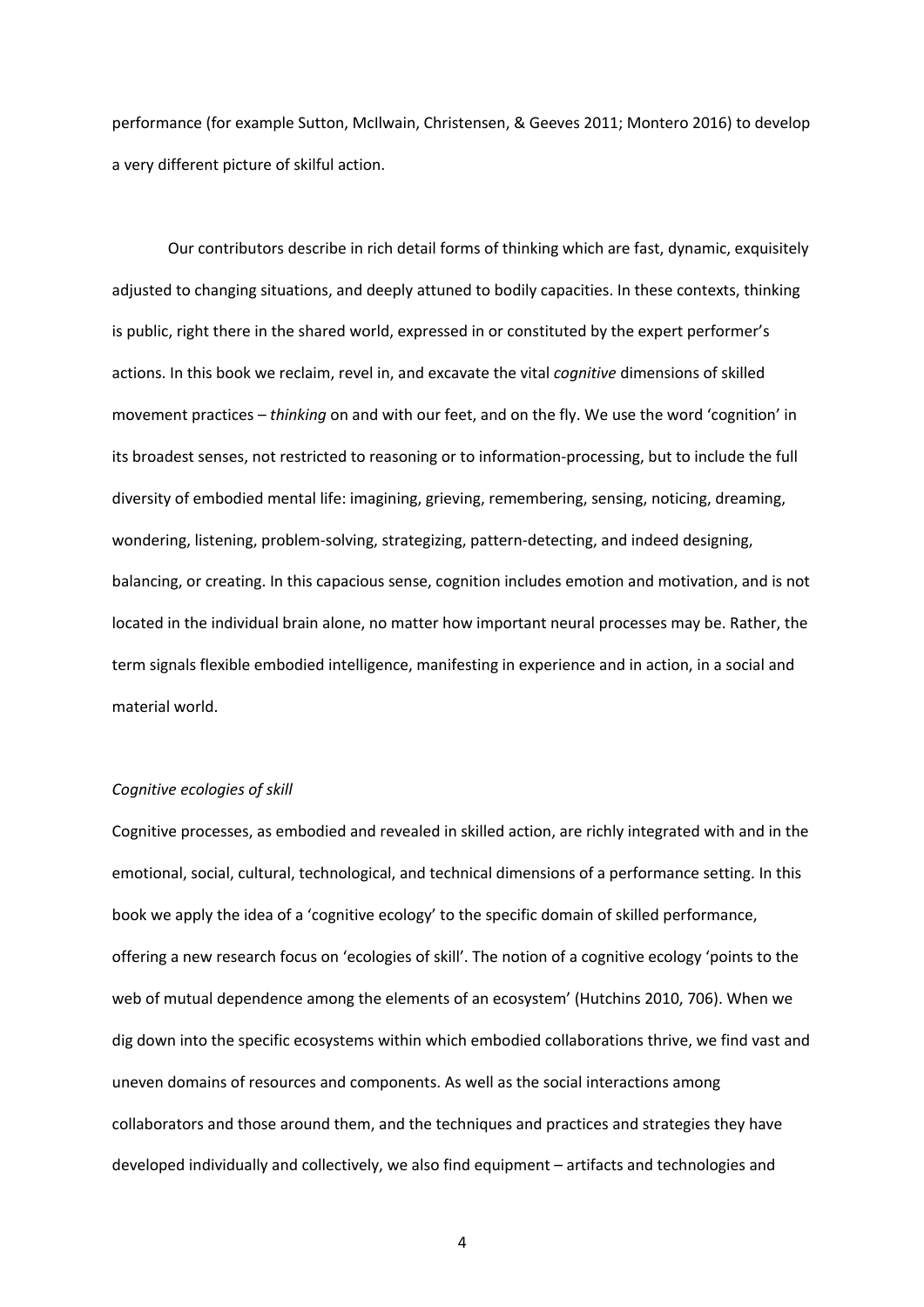devices, each with their own histories, their own formats, their own dynamics. Further, skilled performance occurs in diverse locations – places, specific sites, unique settings. Our contributors take you from the reconstructed Globe Theatre in London, to the sand dunes of Anna Bay in Eastern Australia, to gyms, studios, and pools. These are *cognitive* ecologies, underlying or constituting the flexible embodied intelligence of skilled performance processes. The physical, environmental, technological and social resources are not merely external to the performers' mental lives, not just triggers or cues to action. Rather, our contributors show, their operations in interactive systems directly drive or sculpt what experts notice, do and decide. These rich ecologies scaffold and partly constitute the exquisite attention to salient changes that performers consistently exhibit. Such attention grounds their abilities to intuit or probe new action opportunities, or to rapidly shift tactics.

Building on this short overview of our topics, we discuss three orienting and integrative themes in more depth to highlight the distinctive contributions of this book: cognitive ecologies within the cognitive humanities, collaborative skills, and methods for tapping situated intelligence. We conclude our introduction with a brief explanation of the structure of the volume, describing its sections and sharing a preview of each chapter.

## **Cognitive ecologies and the cognitive humanities**

Cognitive approaches to skill and expertise are an increasingly significant component of performance studies. The cognitive humanities, more broadly, flourish. The success of Bloomsbury's wellestablished *Performance and Science* series, in which this book appears, as well as handbooks, overviews, and many specialist works in the cognitive study of theatre, dance, music, film, literature, and history, confirms the productive entanglement of the cognitive sciences and the study of performance and the arts (see for example Hart & McConachie 2010; Blair & Cook 2016; Kemp & McConachie 2018; Pearlman, MacKay, & Sutton 2018; Lutterbie 2019; Shaughnessy & Barnard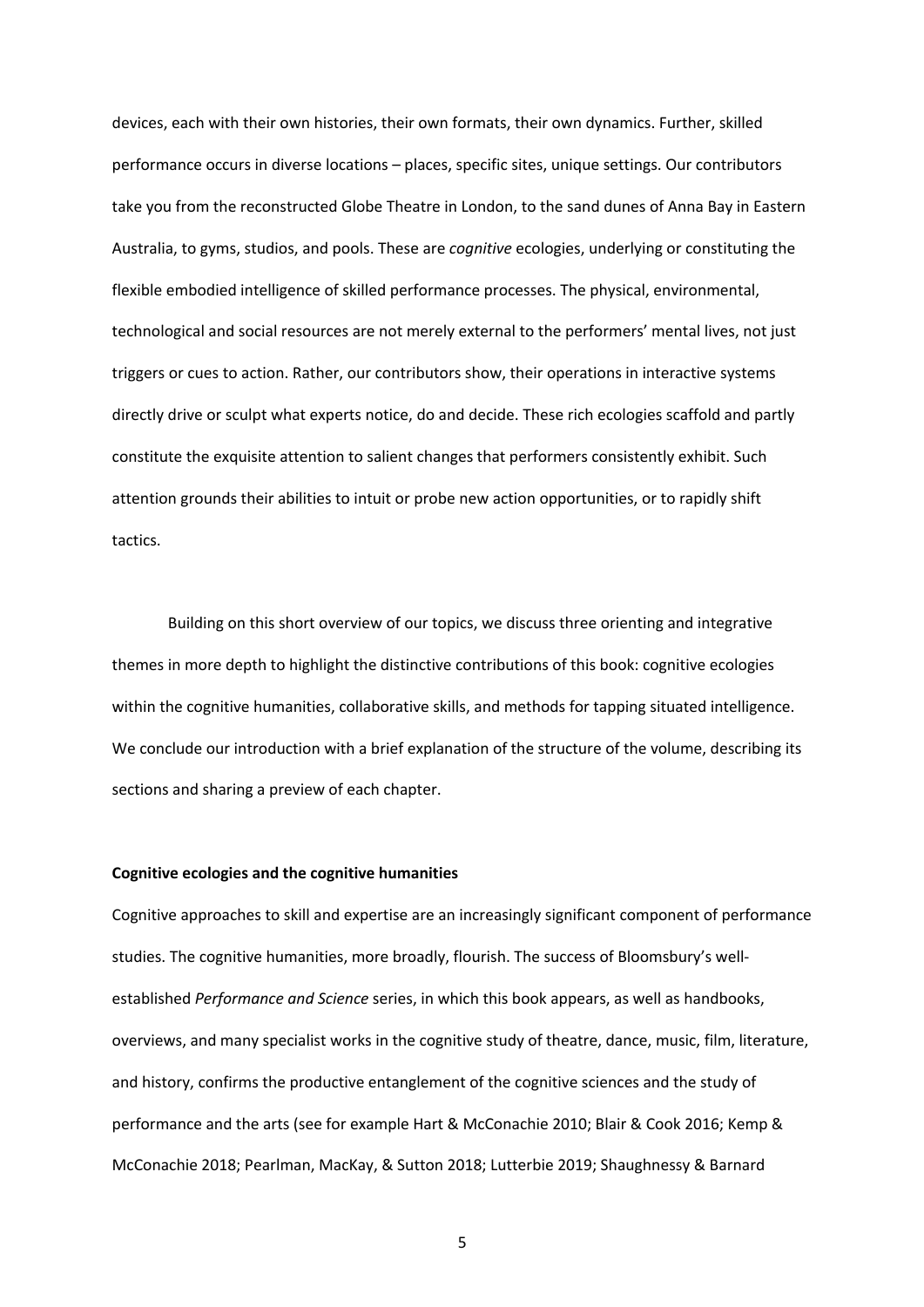2020). The cognitive approaches to performance showcased and put to work in this book comprise a focussed and coherent subset of this interdisciplinary field. Most contributors apply and expand on one rich and increasingly mainstream tradition in cognitive theory, often called '4E cognition'. On this perspective, mental life is *embodied* rather than restricted to the brain alone, *embedded* in rich material and sociotechnical settings, *enacted* in histories of flexible engagement with the environment, and sometimes *extended* across non-biological or cultural resources outside the body which may become integrated into hybrid cognitive systems. The '4E' label has its limitations, but is now well entrenched (Newen, de Bruin, & Gallagher 2018). It is deployed throughout this book, where the dynamic cognitive processes involved in collaborative performance are also seen as fundamentally *enculturated,* affective or *emotional*, and intrinsically *ecological* in nature.

4E cognition emerged in the 1980s as a result of several interacting factors. Within the cognitive sciences, frustration at the failures and brittleness of classical AI systems gave rise to constructive alternatives across many fields including robotics, phenomenology, developmental psychology, connectionist modelling, dynamical systems theory, and the 'extended mind' hypothesis in philosophy (Port & van Gelder 1995; Clark 1997; Clark & Chalmers 1998; Hurley 1998). The idea of distributed cognition – of cognition as potentially spread or 'distributed' across disparate physical and cultural resources – arose in parallel in the social sciences, integrating organizational and cultural psychology, science studies, archaeology, education, studies of human-computer interaction, and especially cognitive anthropology (Hutchins 1995; on the history and on relations between these distinctive movements see Michaelian & Sutton 2013). To adapt the notion of 'cognitive ecologies' from biology and environmental science is to highlight the distinctive balances in operation across the varying components of interactive cognitive systems (Hutchins 2010; Tribble & Keene 2011; Johnson 2015; Smart, Heersmink, & Clowes 2017). The cognitive ecologies framework directs us to investigate the shifting divisions of roles and labour across different people (with diverse capacities), artifacts, and the physical and social structures of any complex environment.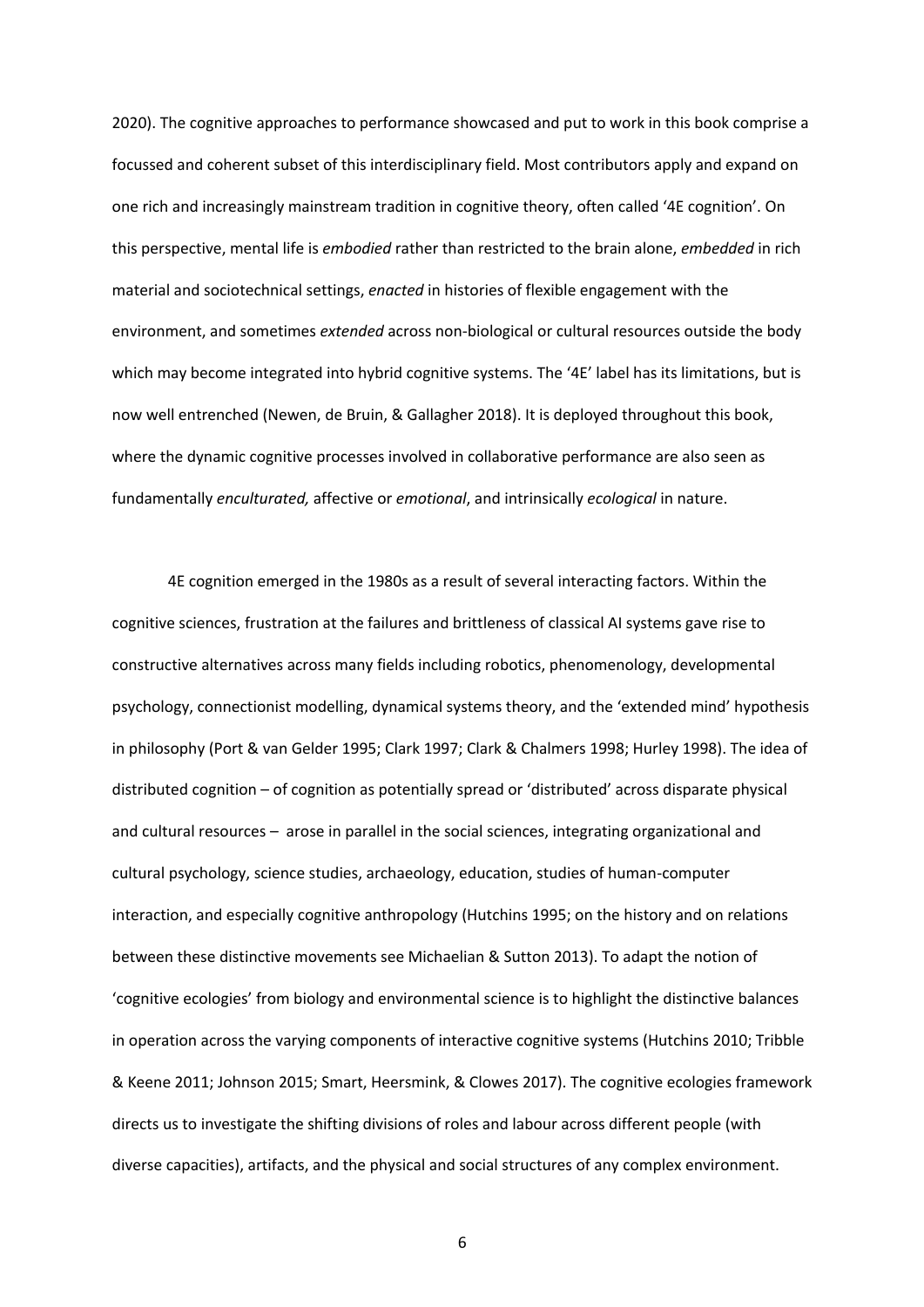Theories which treat intelligence as situated or distributed, and as a matter of active embodied practice, are natural allies for performance studies and the humanities. The 4E cognition movement in general, and the cognitive ecologies framework in particular, do not suffer from two flaws which have led many wise humanists to resist other influences from the cognitive sciences (compare Sutton & Keene 2017). First, the pervasive *individualism* of classical cognitivism, which located minds exclusively in the head or in a hidden subjective realm, is decisively rejected. Cognitive processes are not to be explained in reductionist fashion, by reference to the brain alone. Rather, these situated and ecological views take intelligence out of the head, finding it in embodied practices and in interactions 'with culturally organized material and social worlds' (Hutchins 2010, 712). So 4Estyle cognitive humanities is not 'neurohistory': neural processes may be key components in larger hybrid cognitive systems, but are themselves deeply shaped by the cultural norms and practices in which they are integrated, for brains too are 'biosocial organs permeated by history' (Cowley 2002, 75).

Secondly, the cognitive ecologies framework is not universalising or *imperialist*, concocted to engineer a scientific takeover of humanities research. Rather, the hope and expectation is for mutual benefit across fields. In one direction, the cognitive lens provides a new angle on real performance settings, and on independently-motivated problems about collaborative skill. But then, as this book confirms, in reverse angle these analyses of performance sharpen, test, extend, and develop the cognitive framework itself, so it can embrace rich real-world case studies of joint action in context. We hope that experimental psychologists, and others who study skill acquisition, motor learning, or collaboration and joint action in laboratory settings will also find much to interest them here, in qualitative, ethnographic, and case-study-based analyses which complement more controlled methods of enquiry into expert performance. Reciprocal insight of this kind is a tough but necessary goal for insistently interdisciplinary research. Rather than randomly sampling cognitive theories to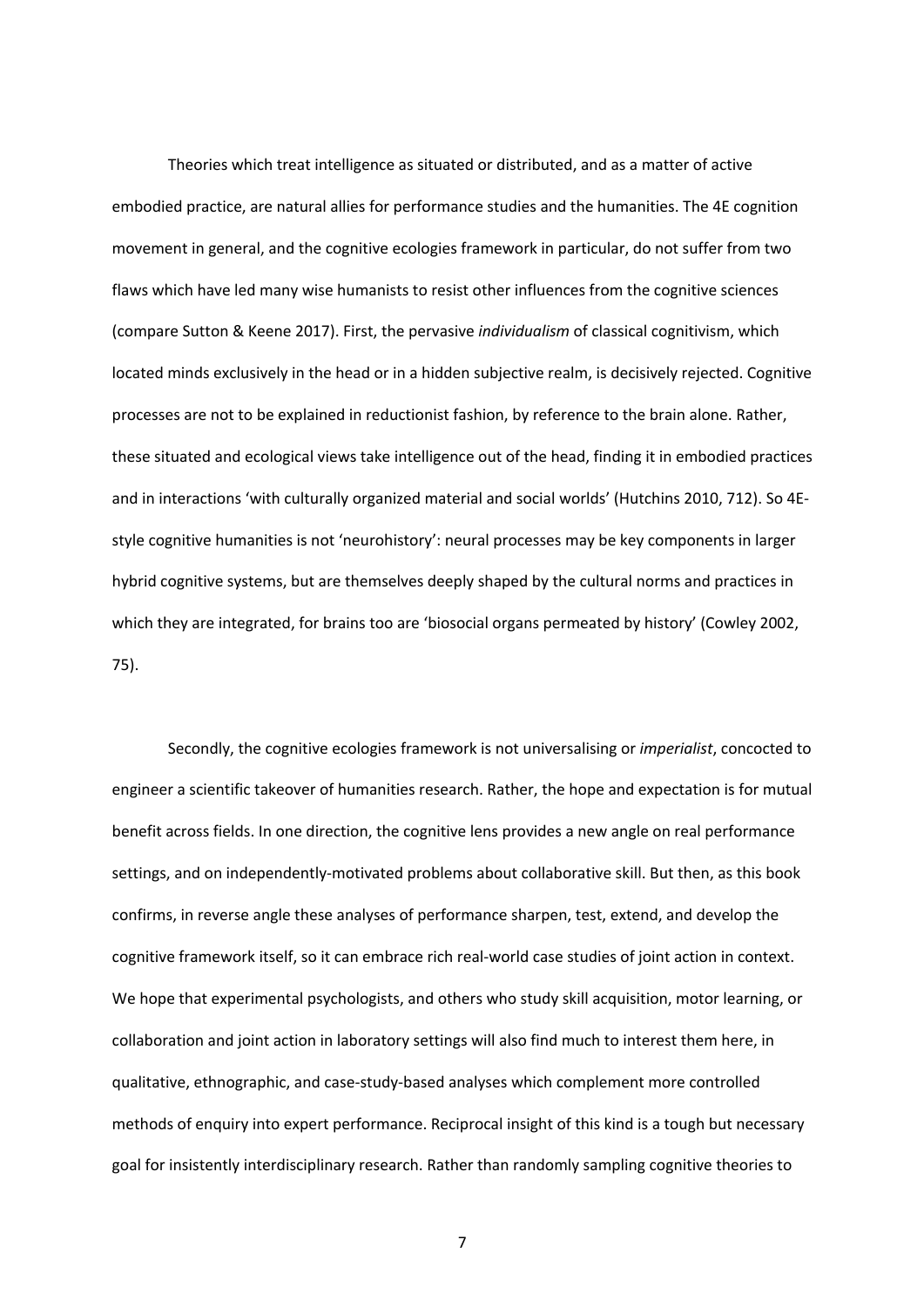import into performance studies, our contributors acknowledge the internal complexity of the relevant sciences, which are often deeply riven by tensions and disagreements.

Work on distributed cognitive ecologies affords a lively pluralism for performance studies and the cognitive humanities. This mode of interdisciplinary engagement elicits attitudes to cognitive theory that are subtler than either blunt critique or overconfident ebullience. Our contributors demonstrate the virtues of productive entanglement (compare Tribble & Sutton 2014; Fitzgerald & Callard 2015). They draw on the tools, concepts, and methods their domains dictate, finding resources in theoretical debate and distinctive traditions of real-world practice. A number of chapters, for example, can be read as interventions in long-running controversies about the 'bounds' of cognitive systems – the question of whether a distributed or ecological approach is overly inclusive, generating a vague or 'unscientific motley' that threatens our grip on where human agents end and the rest of the world begins (Adams & Aizawa 2001, p.62; see also Menary 2006; Sutton 2010). But our authors embrace motley from *within* their case studies, from within the worlds of practising architects, divers, or fighters, not on abstract or detached theoretical grounds. In Tribble's dramatic expansion of the unit of analysis for theatrical performance, for example, the case for including Front-of-House stewards and the challenging management of audience behaviour in an account of theatrical performance is firmly anchored in the unique norms and expectations associated with the Globe Theatre as a unique ecology.

Like most boundary-spanning concepts, this notion of a cognitive ecology is not a magic bullet: it won't suddenly do our explanatory work for us, or shortcut the challenges of on-the-ground studies of creativity or performance. It does not allow us to bypass existing specialist research, or excuse us from homing in carefully on tiny and revealing facets of the richer webs. But our bet is that refinement, improvement, and expansion of the theoretical framework will be most effectively achieved not by more grand metaphysical wrangling, but by building a repertoire of strong case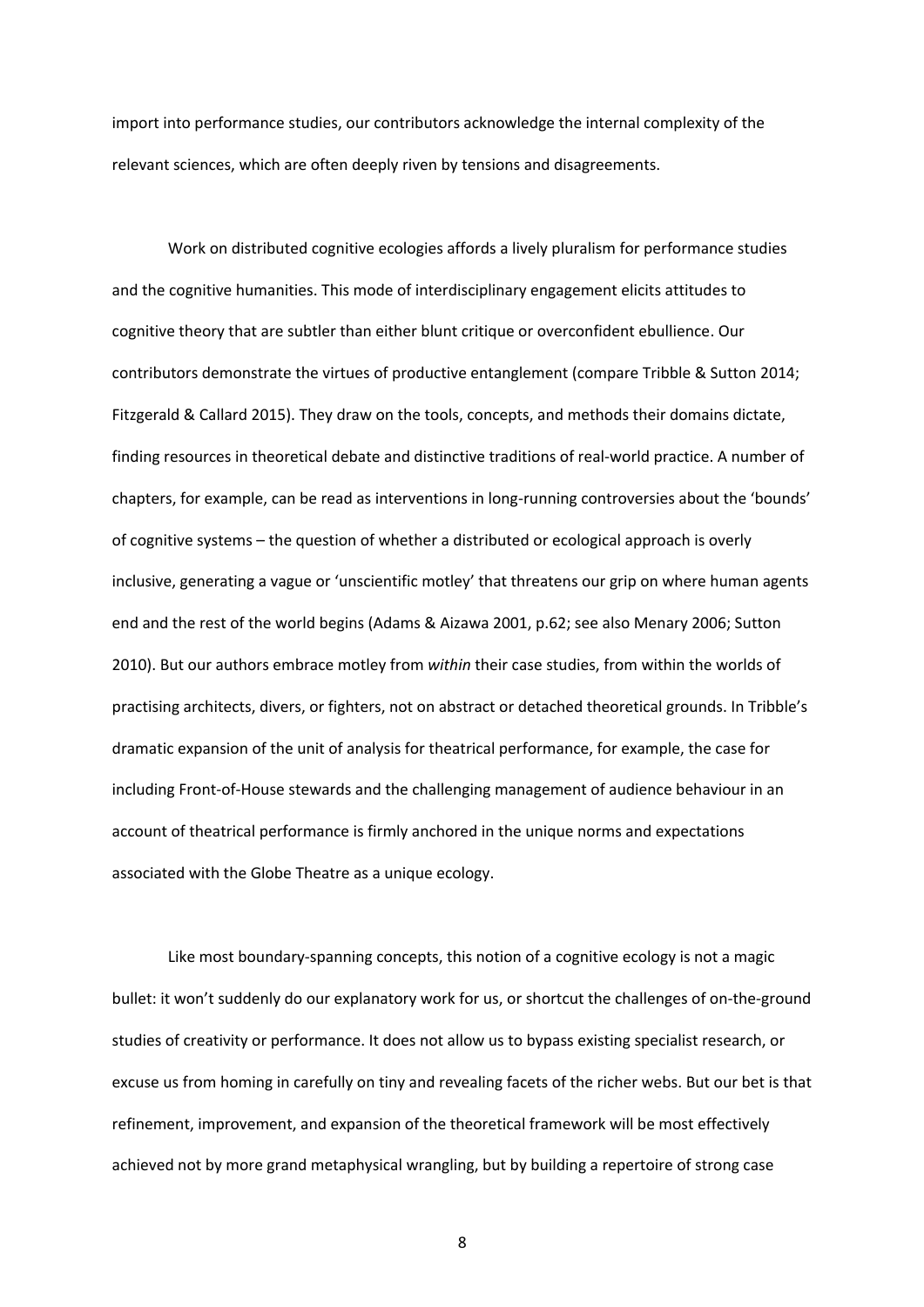studies. Together, such case studies illuminate distinctive aspects of the rich ecologies of collaborative embodied performance. Readers will identify novel ideas emerging from the interaction of the component studies.

The cognitive ecologies framework affords our contributors a shared focus within their broader commitment to 4E cognition. The chapters are united by two further layers of specificity, to which we now turn. Within the wider body of work on cognitive ecologies, we focus in on ecologies of *skill,* identifying embodied joint action and expert movement as an intriguing domain for probing the fundamentally *situated* nature of performance. Finally, among many ways of studying ecologies of skill, we share a commitment to thicker description and analysis of real-world collaborative performance.

#### **Collaborative skills**

Work on 4E cognition and on cognitive ecologies has influenced many fields and been applied to many domains, such as memory, moral reasoning, and language. But these approaches have rarely been applied to performance or to skill. Leading theorists have invoked jazz improvisation, circus performance, or team sport as metaphors or models for embodied cognition or intelligent action *in general*, but have often neglected further examination of the specifics of each kind of skill in its unique settings. We take the idea of 'ecologies of skill' beyond metaphor, to study the bodily and emotional experiences of experts and the interactive mechanisms of collaborative performance in context, at multiple timescales (Sutton & Bicknell 2020). In attending to the integration of cognitive, affective, social, technological, and environmental aspects of skill acquisition and performance, this volume builds on recent cognitive approaches to the arts, as mentioned above, and sport (Cappuccio 2019).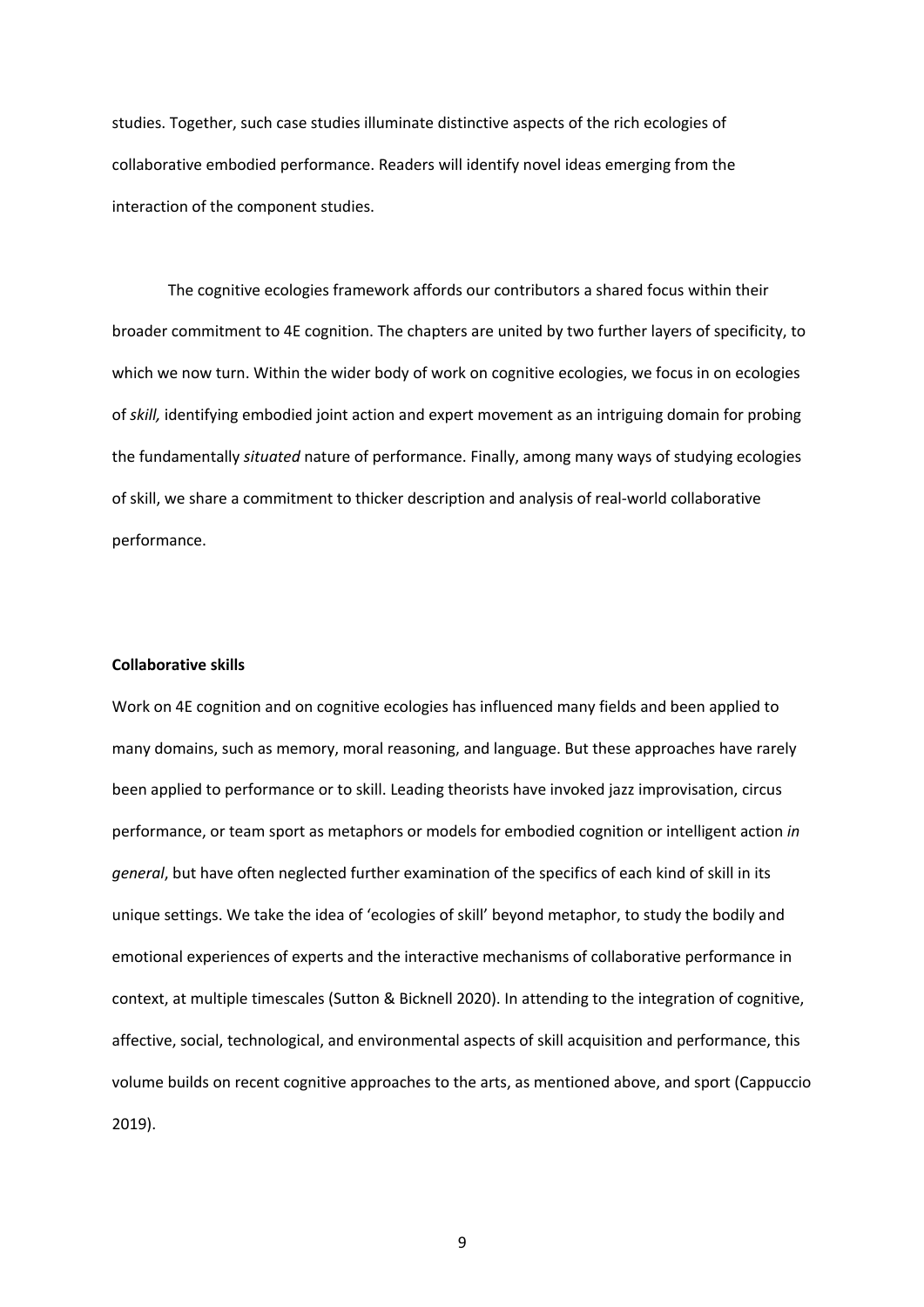On fundamental questions about the nature of skill and collaboration, these diverse case studies start from firm shared ground. Firstly, we treat skilled movement as deeply mindful and intelligent: expert performance is not automatic, not a set of fully proceduralised responses of experienced bodies simply triggered by current stimuli. Practitioners' talk of 'instinct' or 'intuition' is not the final word on the springs of action, but marks the complexity and dynamism of the multiple, meshed cognitive processes apparent in adaptive actions in context. When we dig into the real-time operations of skilled performance, where experts are seeking to improve and to go beyond their comfort zones, we find not simply smooth or hitch-free coping, but dizzying arrays of hard-won strategies and many forms of variable, free-floating awareness. In our own research group, for example, we have shown this in cricket, music, yoga, mountain biking, and trapeze (Sutton 2007; Geeves, McIlwain, Sutton, & Christensen 2014; McIlwain & Sutton 2014; Christensen, Bicknell, McIlwain, & Sutton 2015; Bicknell 2021; for similar findings from other perspectives see Fridland 2014; Toner & Montero 2021). Cognition here does not lie *behind* skilful action, encoded as fixed control plans, or transmitted as top-down instructions to an automated motor system. Rather, thinking is itself a bodily and worldly aspect of our real-time engagement with the rich resources of our shifting performance ecologies.

Secondly, in expanding such approaches to skill to encompass *joint* action, we treat collaboration as itself complex, taking many forms. In dyads, small groups, and teams, individual performers bring distinct capacities to the collective. They each play their own specific part, dividing the work that progresses shared goals. To focus on collaborative interaction in embodied skills is not to efface or downplay the role of the individual (De Jaegher, Peräkylä, & Stevanovic 2016). It's because team members have different specialist skills that they complement each other, in favourable circumstances meshing to produce a performance that is 'greater than the sum of its parts'. Such collaborative or creative *emergence* (Sawyer & DeZutter 2009) is joint intelligence in action. Of course, success is precarious: in high performance especially, things can go wrong at any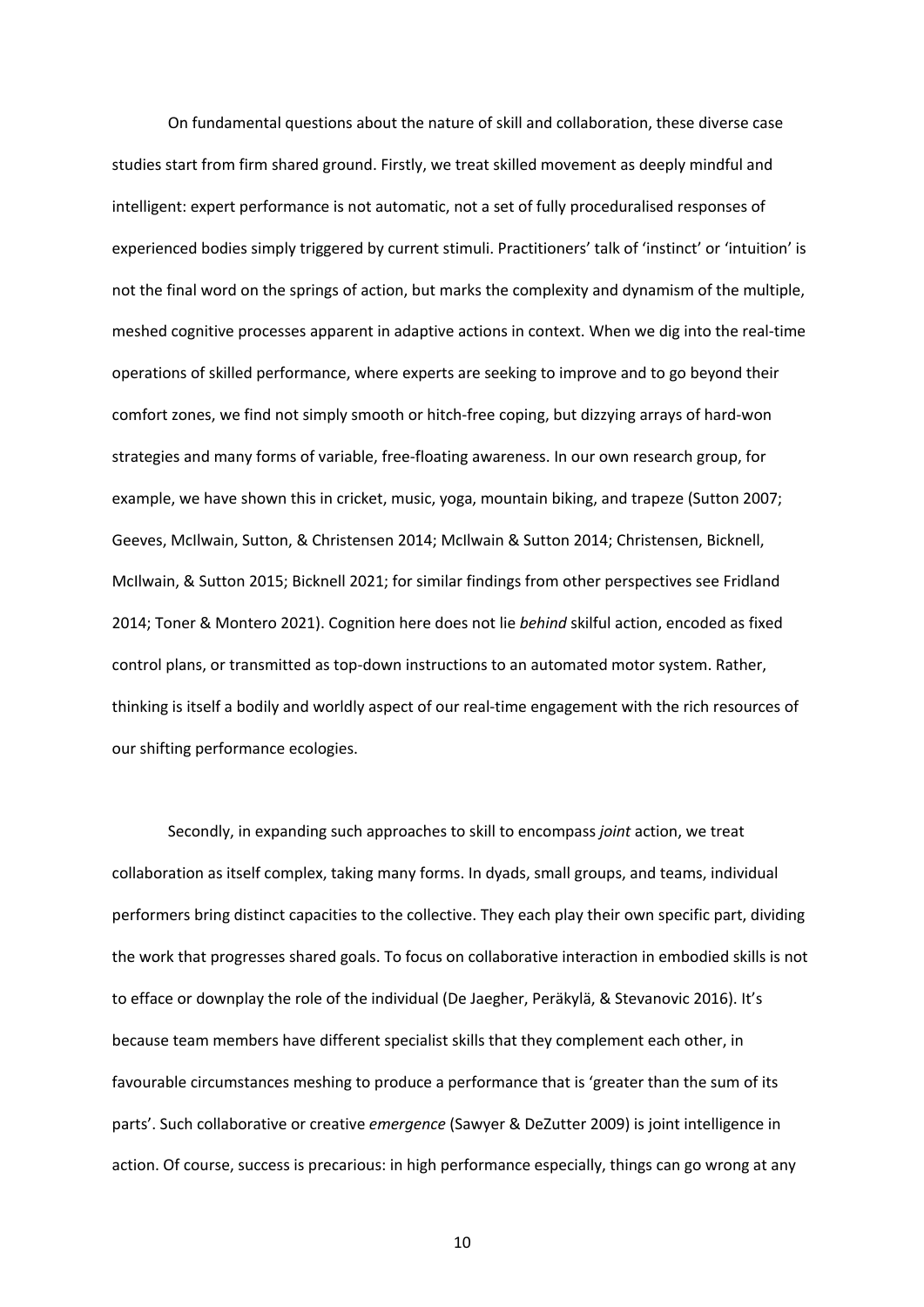point. But in any particular case, we can examine what individuals *bring* to the collaborative skill; what individuals *do* in embodied performance; and how the cues to joint action are distributed across social and material cognitive ecologies. Fascination with the processes of teamwork and collaboration is a further shared starting point for this volume.

Fusing these themes about skill and collaboration, a recurrent topic across the chapters concerns the mechanisms of instruction in skill acquisition. It takes time to develop technicallydemanding action capacities, often in arduous, dedicated training regimes over years of laborious commitment. Given that we can't simply pick up a bodily skill all at once, as we might learn a fact, it's puzzling to understand how teachers and coaches influence performance, and how expert practitioners can influence themselves in practice to respond differently in changing situations. A number of contributions address the varieties of social and environmental 'scaffolding' or support for the learning and the exercise of embodied skills. Experienced teachers – in freediving or aikido, for example – instil and deploy cues or 'instructional nudges' that are finely-tuned to the learners' current capacities, extending them to the next stage of development, and gradually exposing them to the full cultural history of practice in the domain. Peers working together – in handstand classes, or in an architecture and design studio, or a recording studio – find novel response options emerging out of familiarity in interaction, with trust and ease built up and registered, for example, through shared linguistic or emotional motifs. In each case, instruction and support is also actively guided by the intelligence of the entire ecology: the equipment in a studio or a gym, or the norms and rituals of behaviour within an established movement discipline embody and transmit lessons from the history of practice in a domain (Hahn & Jordan 2014).

The real-time exercise of embodied skills continues to be reliant on forms of scaffolding. Even if some performers – like the expert muay thai fighter in Hjortborg's chapter – can cue or influence themselves in action, with less immediate dependence on teachers, real experts never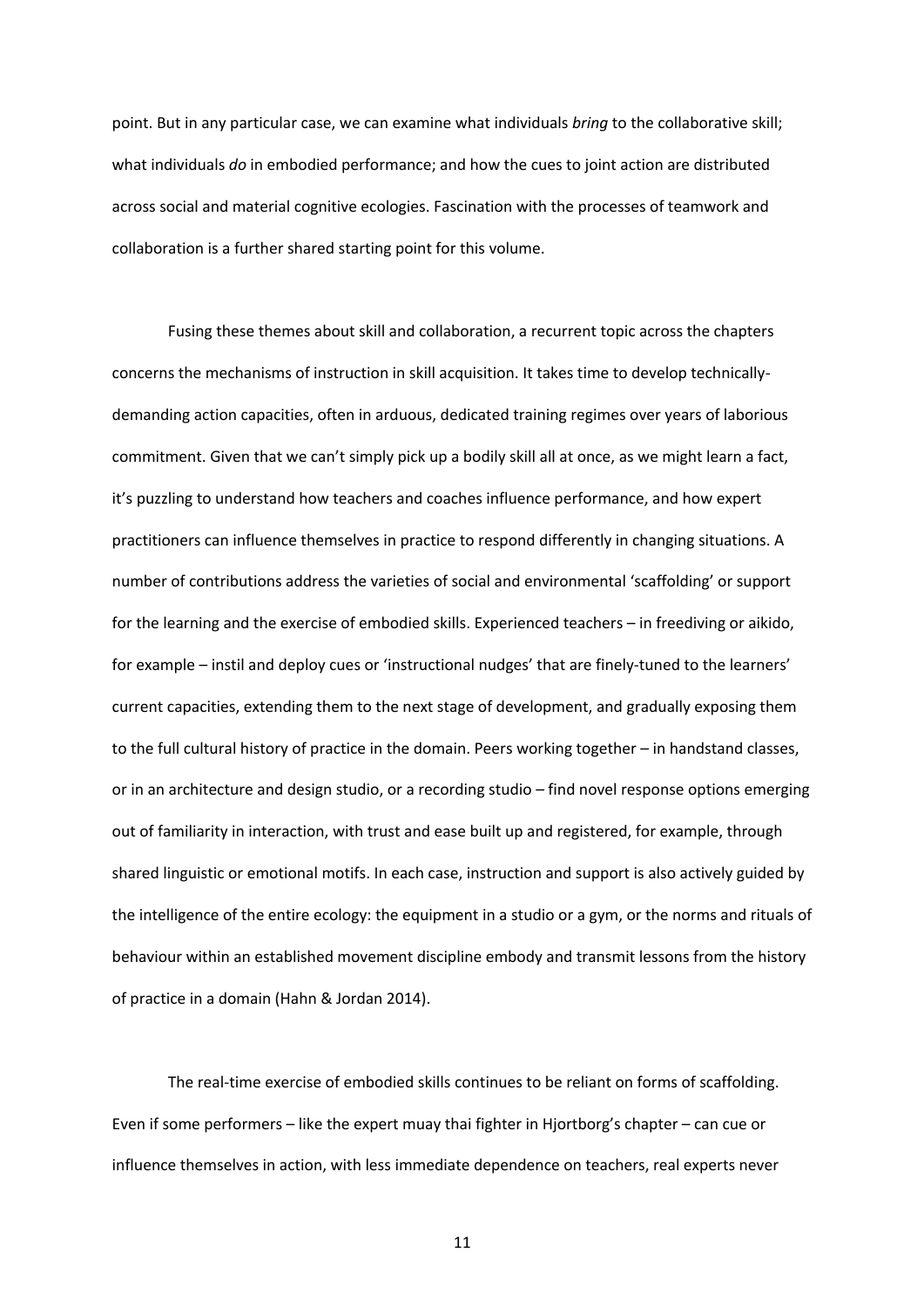stop seeking ways to improve. Yet much of the machinery of scaffolding, distributed as it is across complex ecologies, collaborative groups, and whole systems in motion, can be nearly invisible. This raises significant problems of method, which we consider briefly before stepping aside to let our contributors respond.

#### **Methods for tapping situated intelligence**

Complex ecologies of skill include components, resources, and practices that become so familiar to performers that they may pass unremarked or unnoticed. Practitioners need not be fully aware of their diverse support systems when all is going well, and many forms of social, technological, or environmental 'scaffolding' may become transparent in use. But this doesn't mean that the scaffolding isn't present. It may be useful to retain a background awareness of the elements of wider ecologies of skill and to be able swiftly to refocus attention on them if required (compare Wheeler 2019). Given that expert performers typically resist the full automation of their skills, and train themselves to cope effectively even in unfamiliar or challenging circumstances, their own knowledge of the full ecology may be less tacit than it first seems. Specific observation or probing can, in fact, elicit access to dynamic, task- and situation-specific embodied knowledge (McIlwain & Sutton 2015). And sometimes, events themselves may make the scaffolding visible.

Alongside invocations of skilled performance as metaphor in early 4E research, philosophers and cognitive theorists often called for more ethnographic investigation of creative collaborations in the arts and sport to produce rich, detailed accounts of skill in real-world contexts. Several of our contributors do just this: they deploy observational, participant, or apprenticeship methods (see also Samudra 2008; Pink & Morgan 2013; Downey, Dalidowicz, & Mason 2015; Wacquant 2015; Rietveld & Brouwers 2017; Hjortborg & Ravn 2020; Bicknell 2021; Kimmel 2021; Pini & Sutton 2021). Others use established methods of archival research, and a range of analytic methods from philosophy, dynamical systems theories, and interaction studies. Motivating these approaches, in common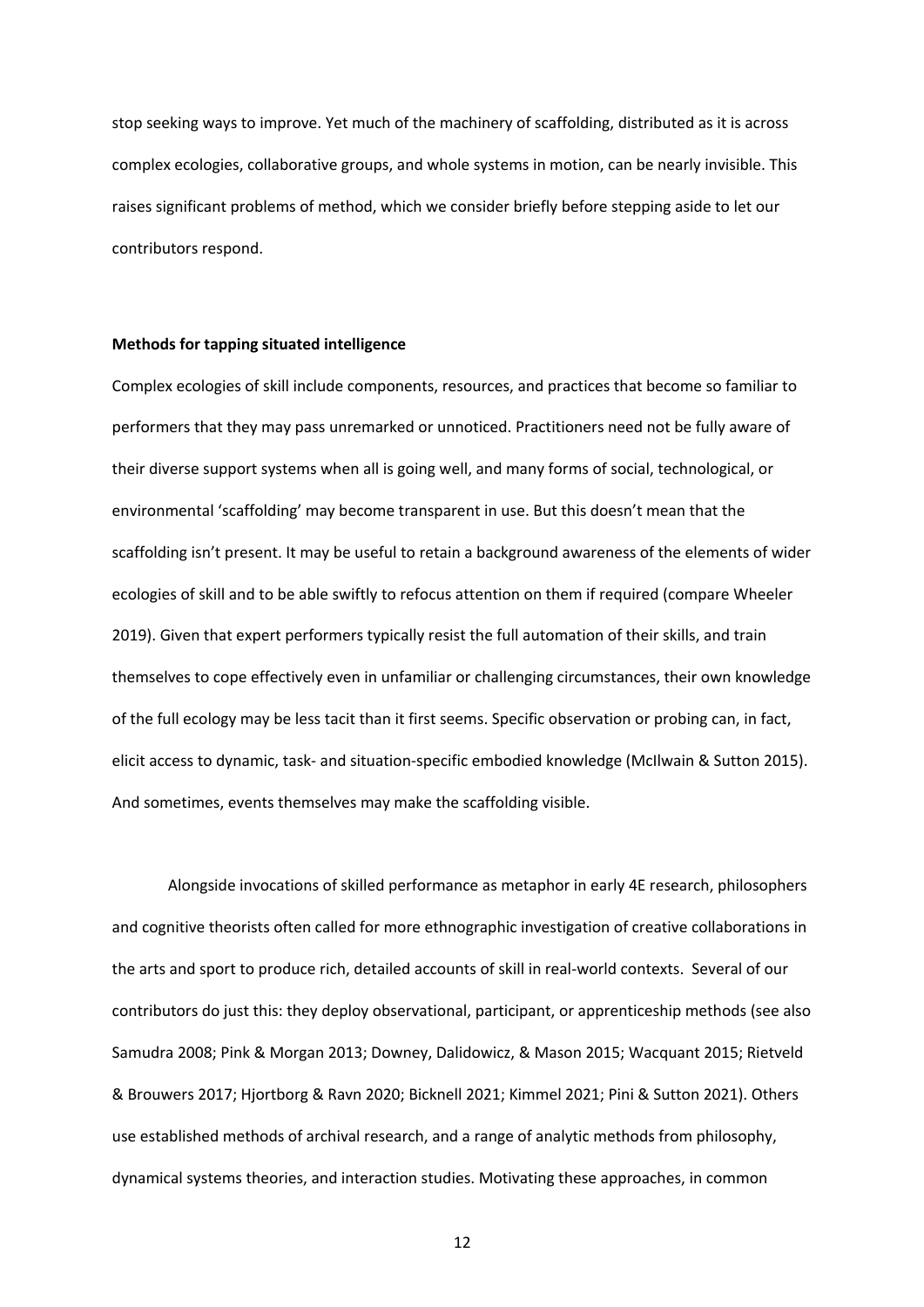across many distinctive methods, is a commitment to specificity and precision, to attempting thicker, experience-near description of collaborative embodied performance in action.

The ecologies under investigation may be transformed by deliberate interventions, as when Rietveld Architecture-Art-Affordances (RAAAF)'s large-scale architectural designs create new possibilities for engagement with existing sites. In other cases, subtle features of existing scaffolding may show up and change as practitioners or researchers observe or participate, as in manipulations of bodies and machines by creative artists, or in an unexpected training routine in aikido. Other disruptions are more accidental, but reveal just as clearly the structures and dynamics of a distributed ecology. Tribble's analysis of one episode at the Globe is a case in point. It also confirms that researchers should attend to glitches, to cases in which smooth collaborative action is surprised or upset, to see how systems knit together, how groups recover – individually and jointly – from interruption and disturbance (Throop & Duranti 2015). Because skilled performers often push the envelope, as they say, expanding their repertoires to include creative responses and novel challenges, they are thereby vulnerable to various forms of breakdown, jitter, or choking. Collaborative embodied skills are precarious: but differently so in each domain, each case, each circumstance. Symmetries are always being broken and redistributed in the constant emergence of new forms of order. Experts' technical aptitude is often backed by effective cognitive, emotional, interpersonal, and situational strategies to support fluent repair of momentary or persisting trouble. A core component of effective training regimes – for breath-holding or muay thai, for example – will be preparing to deploy available resources, whether physiological or motivational, whether reliant on equipment or on peer support, to resist or manage severe challenge. To understand the distributed resilience of these collaborative systems, our contributors tap in to their operation at a number of scales. We turn now to a brief description of the book's contents, showing how the chapters approach these rich systems.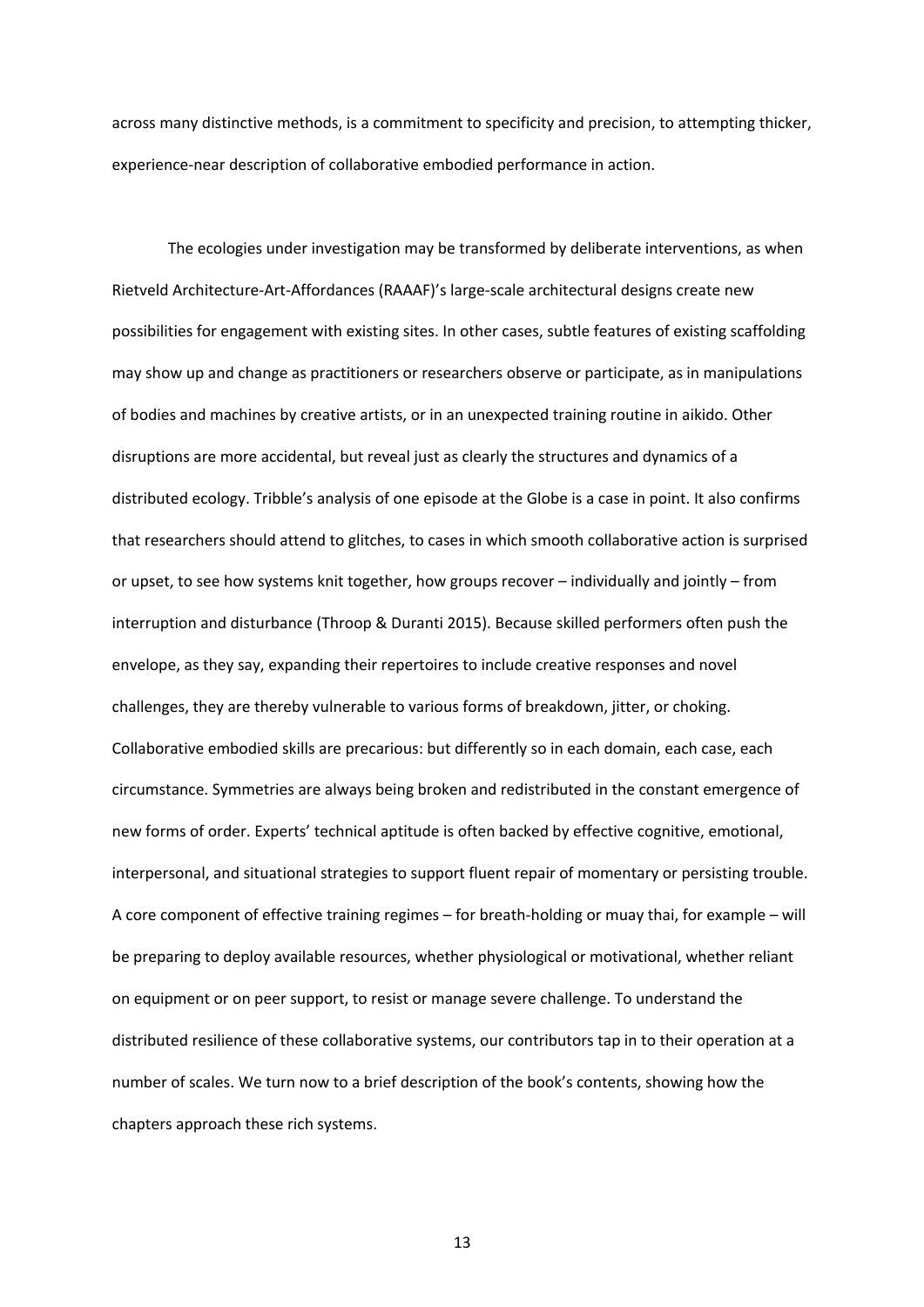#### **The Book**

We group our ten short, focussed chapters, all around 5000 words, into three sections or thematic clusters, which zoom in to increasingly fine-grained features of skilful interactions. All three sections, and the book as a whole, end with short commentaries by leading skill researchers, who riff on emerging themes to evoke and provoke further connections for the cognitive humanities, and pick out broader issues about psychology, performance, and the spaces between disciplines.

**Part 1** addresses larger ecologies of embodied collaboration, in three case studies that cast the net wider than usual in studies of theatre, dance, and architecture. Drawing on a rich archive of show reports filed after every performance, **Evelyn Tribble** describes the vital, coordinated actions of the Front-of-House teams at the Globe Theatre. Though performances take place in broad daylight, the management of audience attention and dynamics, dealing with fainting, vomit, and more surprising disruptions in this unique setting remains invisible until a star performer intervenes. **Sarah Pini** examines Body Weather, a Butoh-inspired dance and movement practice which cultivates attention to the changing 'weather' of performers' bodies and performance ecologies. The slowness and stillness of dancers filmed moving across the dunes in a stormy wind evokes, in Pini's analysis, a form of agency embedded in the specifics of place. Unique settings are also central to the collaborative designs of the interdisciplinary studio RAAAF. In a three-way conversation between **Janno Martens,** and **Ronald** and **Erik Rietveld**, encompassing philosophy, art history, and architecture, we learn how RAAAF projects transform existing sites, materials, or practices in interventions which open up new possibilities for movement or expression. **Amy Cook**'s commentary on Part 1 highlights the disconcerting shifts of perspective these chapters require from both our senses and our theories as they cut across the layers of rich ecologies. For Cook, they open up unaccustomed timescales and forms of movement in space, inviting us to look at well-known phenomena through different lenses.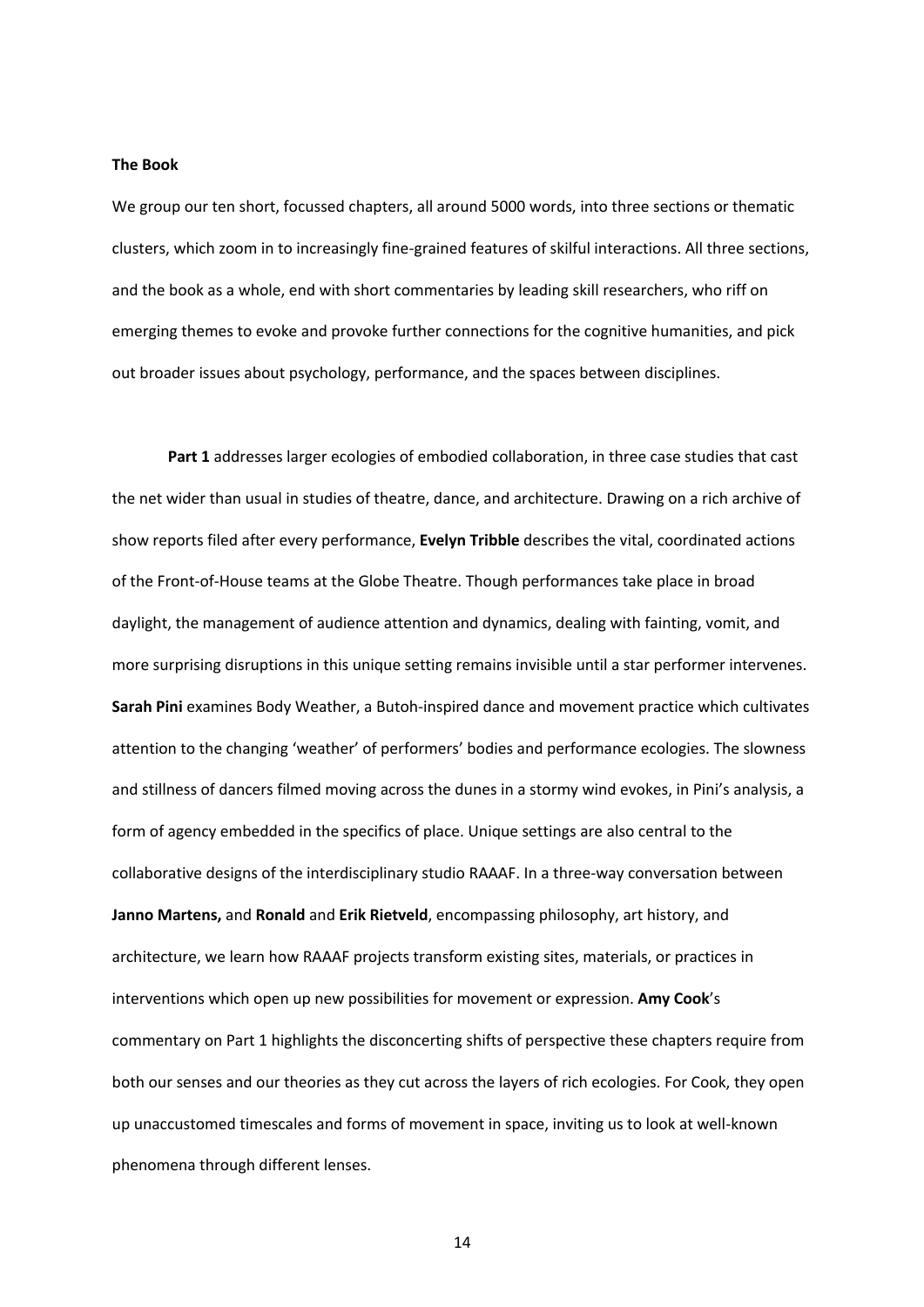Moving from macro-ecologies to a middle or meso-level of small group and dyadic interaction, **Part 2** examines collaborative and socially scaffolded learning in handstand classes, freediving, aikido training and in an unusual human-AI musical collaboration. **Kath Bicknell** and **Kristina Brümmer** vividly describe the fragility and instability of skill acquisition as they tried to learn a tough new movement practice together. Sharing fatigue, failure, and humour as they develop their own novel linguistic and physical repertoire, the two researchers show us how collaboration between peers operates in a specific subcommunity of practice. A group of budding divers learn together how to hold their breaths for extended periods underwater in **Greg Downey**'s chapter on expert apnea. This highly individual ability, which requires divers to confront and adapt very basic physiological and neurological responses, develops gradually through four specific types of collaboration. **Susanne Ravn** reconsiders her longstanding aikido practice, explaining how subtle features of her changing bodily comportment and movement techniques directly reflect the norms and ideals of this remarkable Japanese tradition. Zooming in on one unusual practice session, Ravn describes the multilevel challenges of attuning to the energy, direction, and timing of a highly experienced training partner. Collaborative musical agency is examined by **Tom Roberts** and **Joel Krueger** in considering Herndon and her artificial neural network, *Spawn.* By considering how this human musician works with, and thinks about, this non-human technology, Roberts and Krueger test and expand the factors that prompt attributions of creativity and agency. In her commentary on Part 2, **Emily Cross** highlights the embodied nature of many learning processes: noting the difficulties faced by those trying to develop new skills at a distance under lockdown, Cross considers the inventive resilience of communities of practice as they find new ways to collaborate in 'Covidnormal' conditions, and looks optimistically toward a more closely connected future.

The chapters in **Part 3** focus in tightly on the dynamics and microprocesses of interaction, examining forms of symmetry, synergy, and entrainment across a range of movement practices.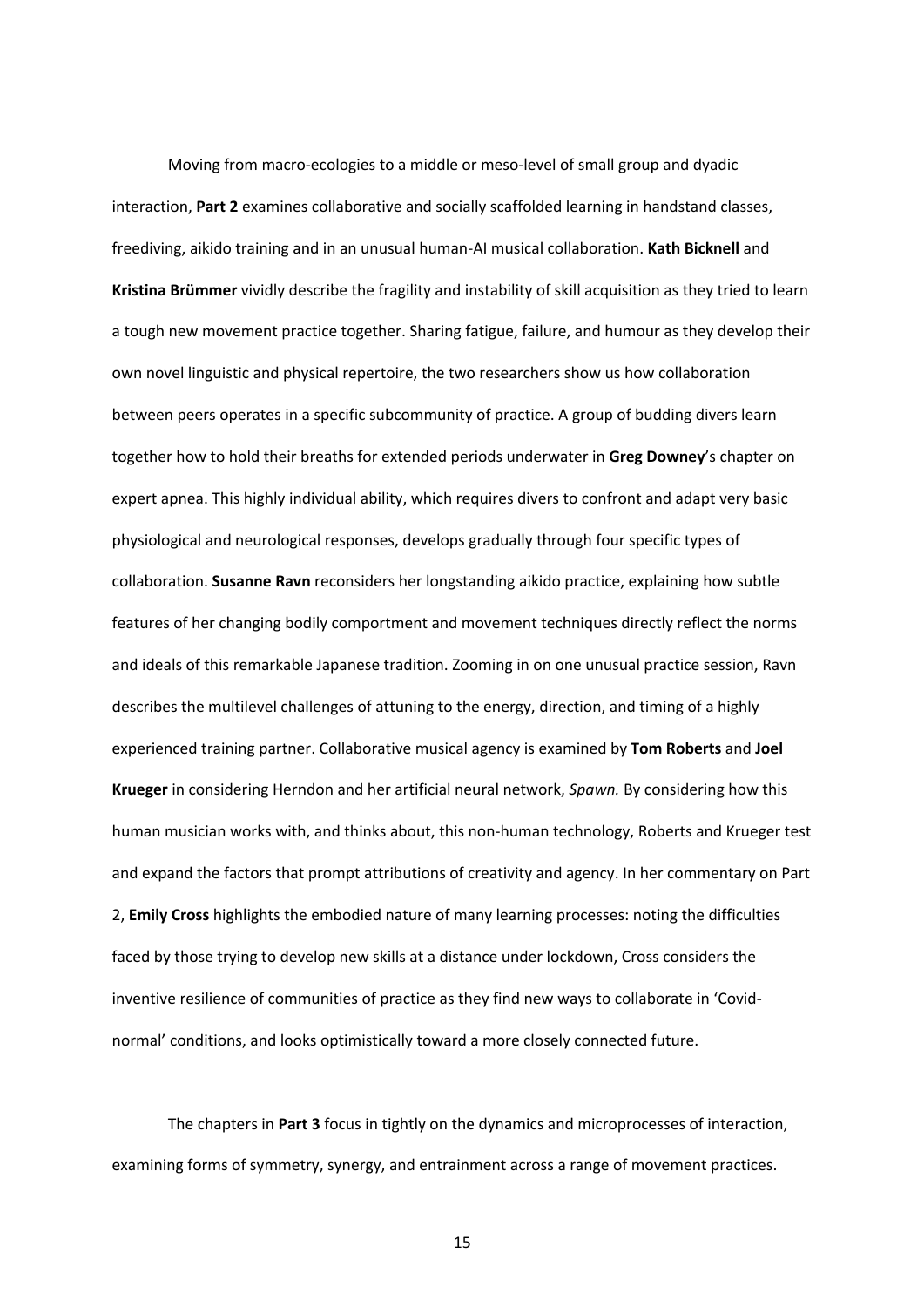**Rachel Kallen, Margaret Catherine Macpherson, Lynden Miles**, and **Michael Richardson** address the ecological dynamics of performance-environment systems in a study of the principles underlying social coordination across multiple contexts. Events that break and then redistribute symmetry can be identified in small-scale behavioural interactions, creative improvisation in music or sport, and the dynamics of larger-scale social systems. The authors seek a generalizable framework and tools for understanding embodied collaboration. Analysing one remarkable sequence of actions by an expert muay thai fighter, Singpayak, **Sara Kim Hjortborg** unpacks the operations of embodied intelligence in a precarious, fast-changing environment. 'Sing' sets his trap and springs it, Hjortborg shows, by way of three interlocking dynamic decision-making processes in the ring, thinking on and with his feet in the midst of a brutally antagonistic interaction. **Michael Kimmel** and **Stefan Schneider** take a micro-analytic approach to intercorporeal interaction at close quarters, developing a rich qualitative language for understanding joint action from case studies in acrobatics, dance, and martial arts. They identify principles of the structure and the dynamics of interpersonal coordination, and show how creative movement synergies assemble spontaneously through rich, multi-channel embodied communication. From the chapters in Part 3, **Tony Chemero**'s commentary draws out a methodologically pluralist vision, mixing quantitative accounts of human interaction with qualitative approaches anchored in specifically human strategies, norms, goals, or rules.

**Catherine Stevens** provides the first of two commentaries on themes from the book as a whole. She discusses the interacting forms of knowledge apparent in collaborative action, and the complex dynamics of control in multi-agent or hybrid ecologies in terms that bridge performance studies and cognitive theory. **Ian Maxwell**'s concluding commentary adds a focus on the sensibility of the ethnographer, immersed in the weave of a community's life, as a touchstone for assessing the volume's implications. Experiences of mediation, of dwelling between distinctive disciplines or cultures, Maxwell suggests, help us to reconstrue practices that seemed familiar as remarkable.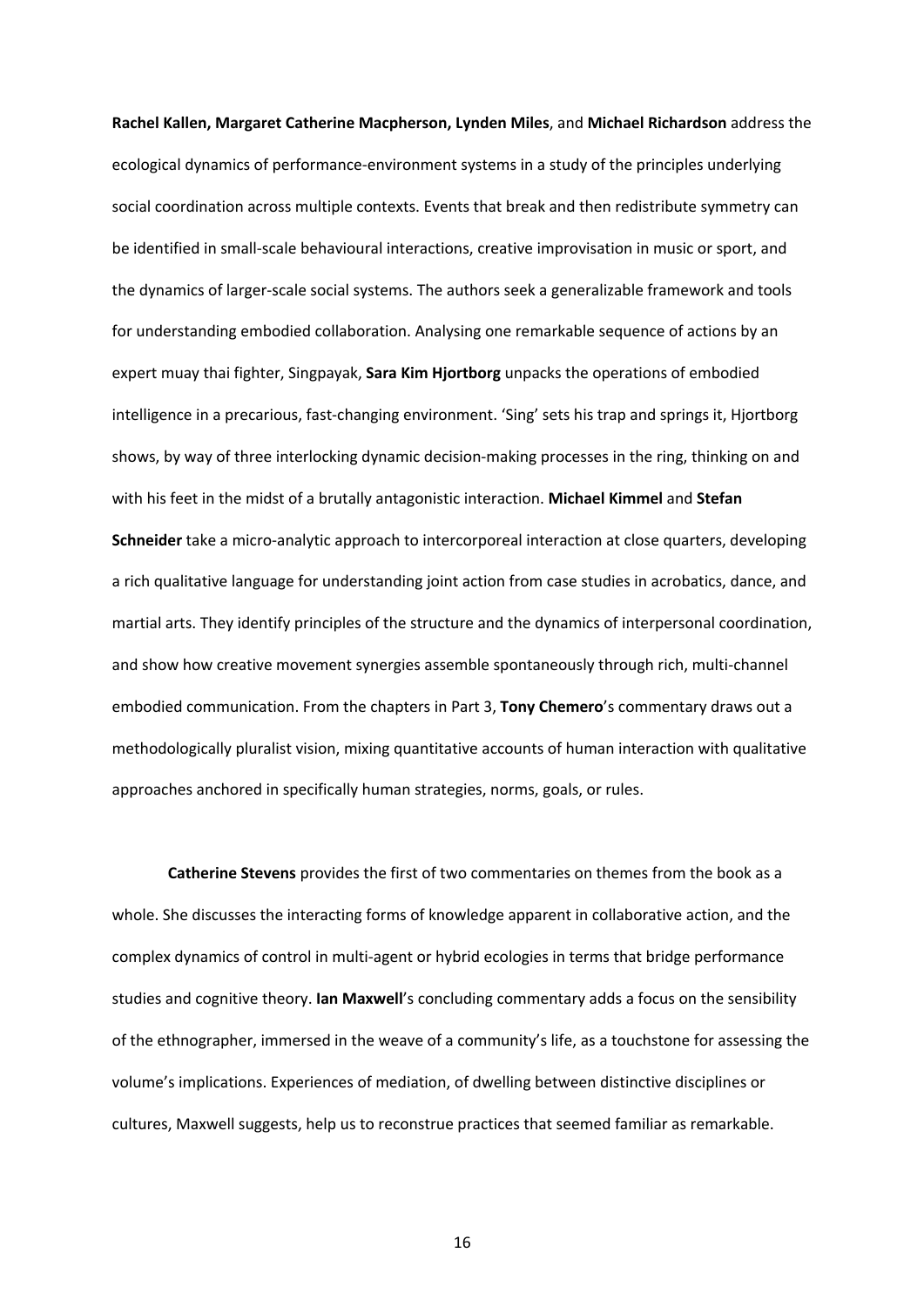With Maxwell's encouragement, we want readers to explore and inhabit these interstitial spaces between disciplines, and to collaborate in the performance of interdisciplinary research that may challenge, unsettle, and extend our understanding of each other. We invite you to enjoy this collection of essays, and, just maybe, to seek out other curiously-minded folk with whom to think, act, and work together in studying and creating new and rich ecologies of performance.

## **References**

Adams, F., & K. Aizawa (2001), The bounds of cognition. *Philosophical Psychology, 14 (1),* 43-64. Bicknell, K. (2021), Embodied intelligence and self-regulation in skilled performance: or, two anxious moments on the static trapeze. *Review of Philosophy and Psychology,* 1-20. DOI: 10.1007/s13164- 021-00528-7.

Blair, R., & A. Cook (2016), *Theatre, Performance and Cognition*. London: Bloomsbury. Cappuccio, M. L. (2019), *The MIT Press Handbook of Embodied Cognition and Sport Psychology*. MIT Press.

Christensen, W., K. Bicknell, D. McIlwain & J. Sutton (2015), The sense of agency and its role in strategic control for expert mountain bikers. *Psychology of Consciousness: Theory, Research, and Practice, 2 (3),* 340-353.

Clark, A. (1997), *Being There: putting brain, body, and world together again.* Cambridge, MA: MIT Press.

Clark, A., & D. Chalmers (1998), The extended mind. *Analysis, 58 (1),* 7-19.

Cowley, S. J. (2002), Why brains matter. *Language Sciences, 24 (1),* 73-95.

De Jaegher, H., A. Peräkylä & M. Stevanovic (2016), The co-creation of meaningful action: bridging enaction and interactional sociology. *Philosophical Transactions of the Royal Society B: Biological Sciences, 371 (1693),* 20150378.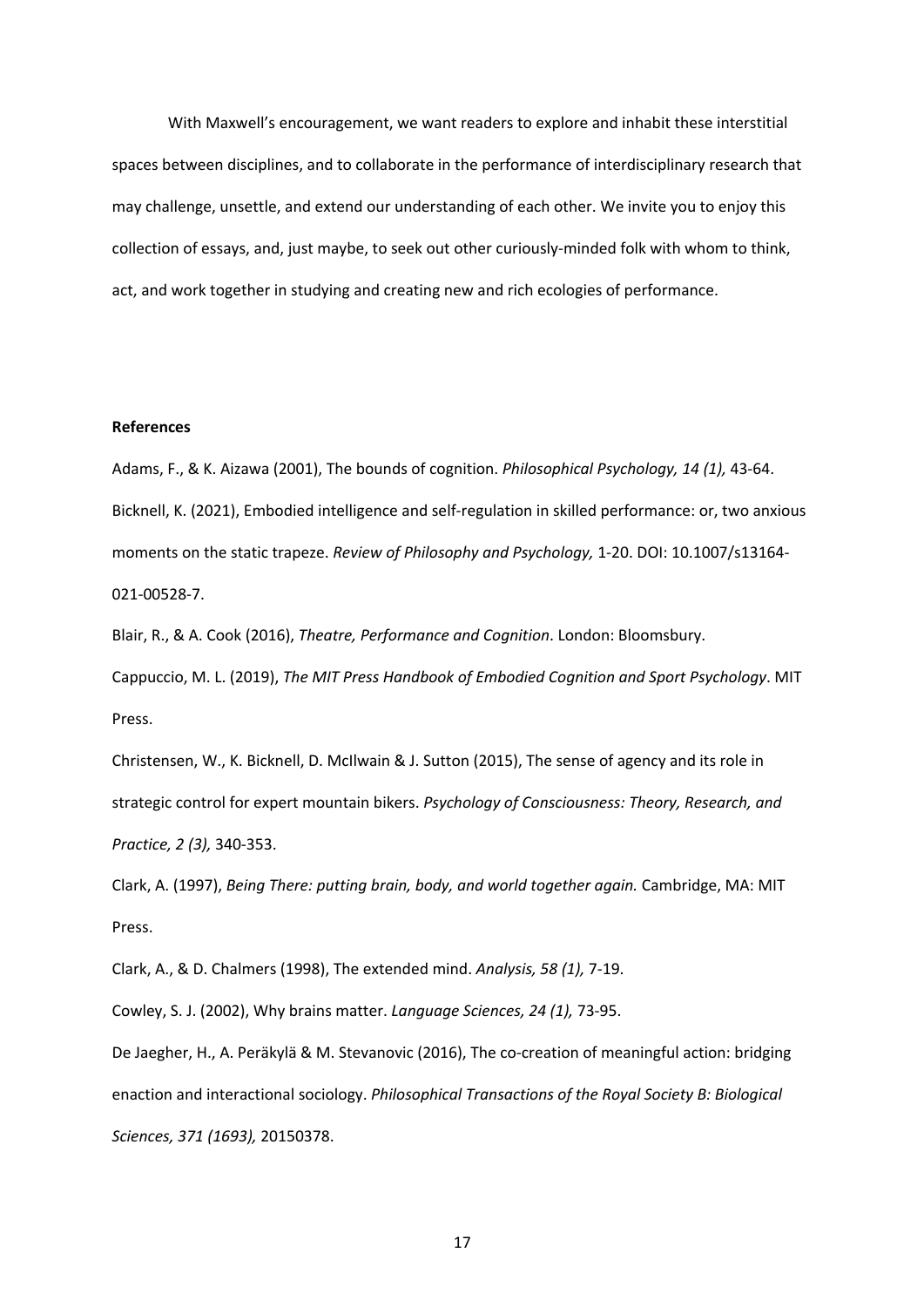Downey, G., M. Dalidowicz & P. H. Mason (2015), Apprenticeship as method: embodied learning in ethnographic practice. *Qualitative Research, 15 (2),* 183-200.

Dreyfus, H. L. (2007), The return of the myth of the mental. *Inquiry, 50 (4),* 352-365.

Fitzgerald, D., & F. Callard (2015), Social science and neuroscience beyond interdisciplinarity:

experimental entanglements. *Theory, Culture & Society, 32 (1),* 3-32.

Fridland, E. (2014), They've lost control: reflections on skill. *Synthese, 191 (12),* 2729-2750.

Geeves, A., D. J. McIlwain, J. Sutton & W. Christensen (2014), To think or not to think: the apparent paradox of expert skill in music performance. *Educational Philosophy and Theory, 46 (6),* 674-691.

Hahn, T., & J. S. Jordan (2014), Anticipation and embodied knowledge: observations of enculturating bodies. *Journal of Cognitive Education and Psychology, 13 (2),* 272-284.

Hart, F. E., & B. A. McConachie (Eds.) (2010), *Performance and Cognition: theatre studies and the cognitive turn.* Routledge.

Hjortborg, S. K., & S. Ravn (2020), Practising bodily attention, cultivating bodily awareness – a phenomenological exploration of tai chi practices. *Qualitative Research in Sport, Exercise and Health, 12 (5),* 683-696.

Hurley, S. L. (1998), *Consciousness in Action.* Cambridge, MA: Harvard University Press.

Hutchins, E. (1995), *Cognition in the Wild.* Cambridge, MA: MIT Press.

Hutchins, E. (2010), Cognitive ecology. *Topics in Cognitive Science, 2 (4),* 705-715.

Johnson, C. M. (2015), The cognitive ecology of dolphin social engagement. In D.L. Herzing & C.M.

Johnson (eds), *Dolphin Communication and Cognition* (pp. 229-256). MIT Press.

Kemp, R., & B. McConachie (Eds.) (2018), *The Routledge Companion to Theatre, Performance and Cognitive Science*. London: Routledge.

Kimmel, M. (2021), The micro-genesis of interpersonal synergy: insights from improvised dance duets. *Ecological Psychology, 33 (2),* 106-145.

Lutterbie. J. (2019), *An Introduction to Theatre, Performance, and the Cognitive Sciences.* London: Bloomsbury.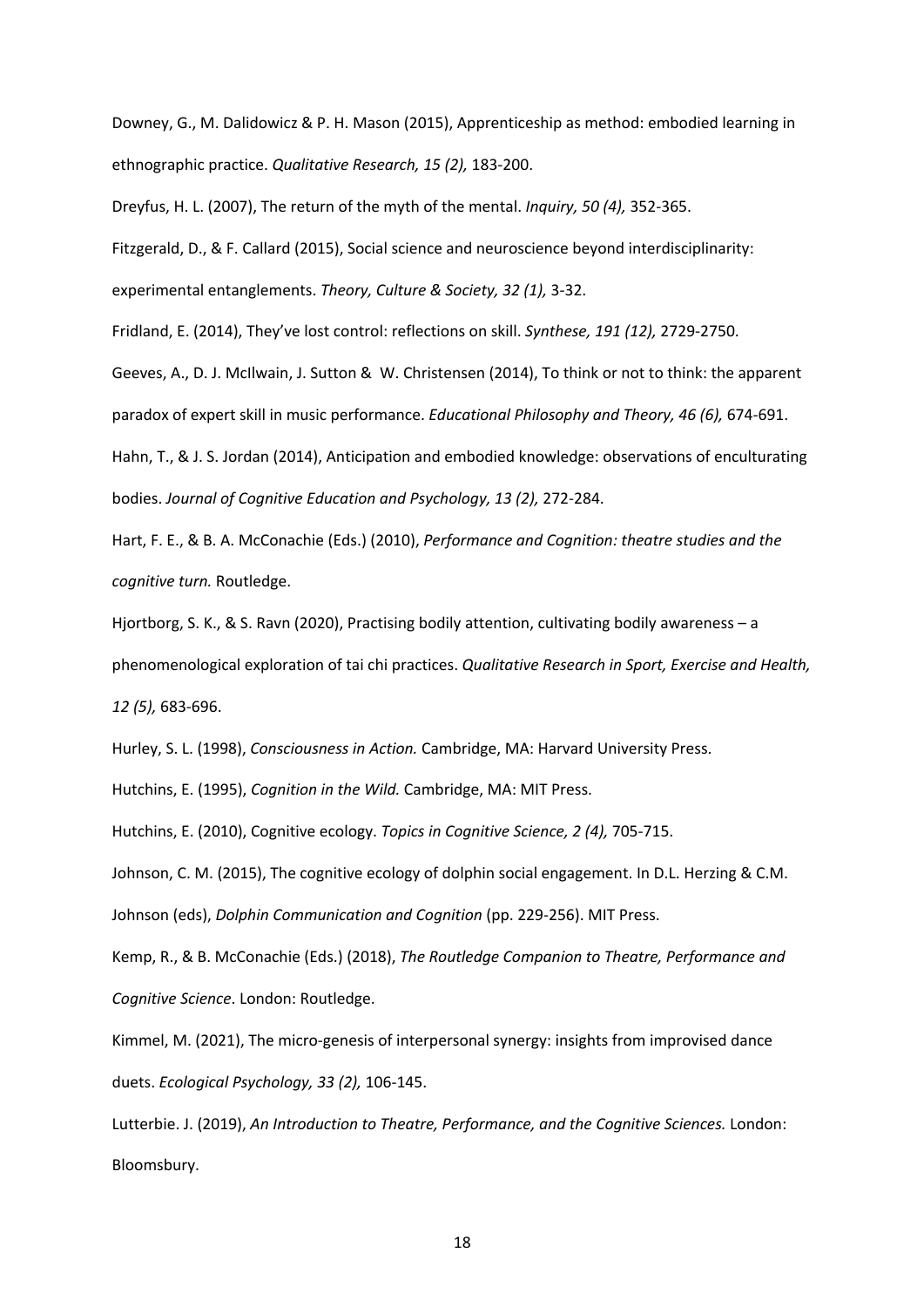McIlwain, D., & J. Sutton (2014), Yoga from the mat up: how words alight on bodies. *Educational Philosophy and Theory, 46 (6),* 655-673.

McIlwain, D., & J. Sutton (2015), Methods for measuring breadth and depth of knowledge. In D. Farrow & J. Baker (Eds.), *The Routledge Handbook of Sport Expertise* (pp. 221-231). London: Routledge.

Menary, R. (2006), Attacking the bounds of cognition. *Philosophical Psychology, 19 (3),* 329-344. Michaelian, K., & J. Sutton (2013), Distributed cognition and memory research: history and current directions. *Review of Philosophy and Psychology, 4 (1),* 1-24.

Montero, B. G. (2016), *Thought in action: expertise and the conscious mind*. Oxford University Press. Newen, A., L. De Bruin & S. Gallagher (Eds.) (2018), *The Oxford Handbook of 4E Cognition.* Oxford: Oxford University Press.

Pearlman, K., J. MacKay & J. Sutton (2018), Creative editing: Svilova and Vertov's distributed cognition. *Apparatus: film, media, and digital cultures in Central and Eastern Europe, 6.* 

URL: http://www.apparatusjournal.net/index.php/apparatus/article/view/122.

Pini, S., & J. Sutton (2021), Transmitting *Passione*: Emio Greco and the Ballet National de Marseille. In K. Farrugia-Kriel & J. Nunes Jensen (Eds), *The Oxford Handbook of Contemporary Ballet* (pp. 595- 612)*.* Oxford: Oxford University Press.

Pink, S., & J. Morgan (2013), Short-term ethnography: intense routes to knowing. *Symbolic Interaction, 36 (3),* 351-361.

Port, R. F., & T. Van Gelder (Eds.) (1995).,*Mind as Motion: explorations in the dynamics of cognition.* Cambridge, MA: MIT Press.

Rietveld, E., & A. A. Brouwers (2017), Optimal grip on affordances in architectural design practices: an ethnography. *Phenomenology and the Cognitive Sciences, 16 (3),* 545-564.

Samudra, J. K. (2008), Memory in our body: thick participation and the translation of kinesthetic experience. *American Ethnologist, 35 (4),* 665-681.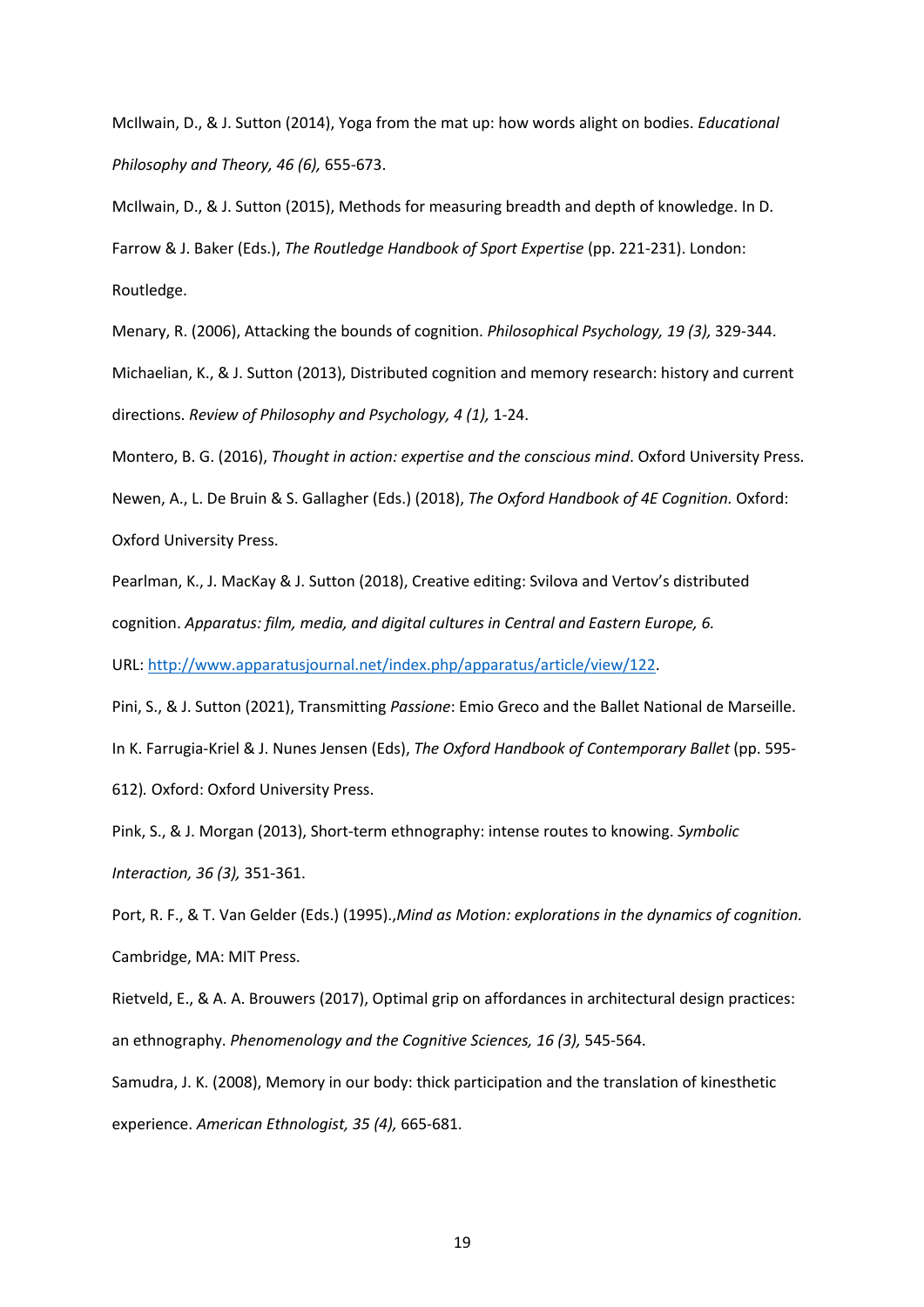Sawyer, R. K., & S. DeZutter (2009), Distributed creativity: how collective creations emerge from collaboration. *Psychology of Aesthetics, Creativity, and the Arts, 3 (2),* 81-92.

Shaughnessy, N. & P. Barnard (Eds.) (2020), *Performing Psychologies: imagination, creativity and dramas of the mind.* London: Bloomsbury.

Smart, P., R. Heersmink & R. W. Clowes (2017), The cognitive ecology of the Internet. In S.J. Cowley & F. Vallée-Tourangeau (Eds.), *Cognition Beyond the Brain* (pp. 251-282). Berlin: Springer.

Sutton, J. (2007), Batting, habit and memory: the embodied mind and the nature of skill. *Sport in Society, 10 (5),* 763-786.

Sutton, J. (2010), Exograms and interdisciplinarity: history, the extended mind, and the civilizing process. In R. Menary (Ed.), *The Extended Mind.* Cambridge, MA: MIT Press.

Sutton, J., D. McIlwain, W. Christensen & A. Geeves (2011), Applying intelligence to the reflexes: embodied skills and habits between Dreyfus and Descartes. *Journal of the British Society for Phenomenology, 42 (1),* 78-103.

Sutton, J., & K. Bicknell (2020), Embodied experience in the cognitive ecologies of skilled performance. In E. Fridland & C. Pavese (Eds.), *The Routledge Handbook of Philosophy of Skill and Expertise* (pp. 194-206). London: Routledge.

Sutton, J., & N. Keene (2017), Cognitive history and material culture. In D. Gaimster, T. Hamling, & C. Richardson (Eds.), *The Routledge Handbook of Material Culture in Early Modern Europe* (pp. 44-56). London: Routledge.

Throop, C. J., & A. Duranti (2015), Attention, ritual glitches, and attentional pull: the president and the queen. *Phenomenology and the Cognitive Sciences, 14 (4),* 1055-1082.

Toner, J., & B. Montero (2021), *Continuous Improvement: intertwining mind and body in athletic expertise.* Oxford: Oxford University Press.

Tribble, E., &N. Keene (2011), *Cognitive Ecologies and the History of Remembering: religion, education and memory in early modern England*. London: Palgrave.